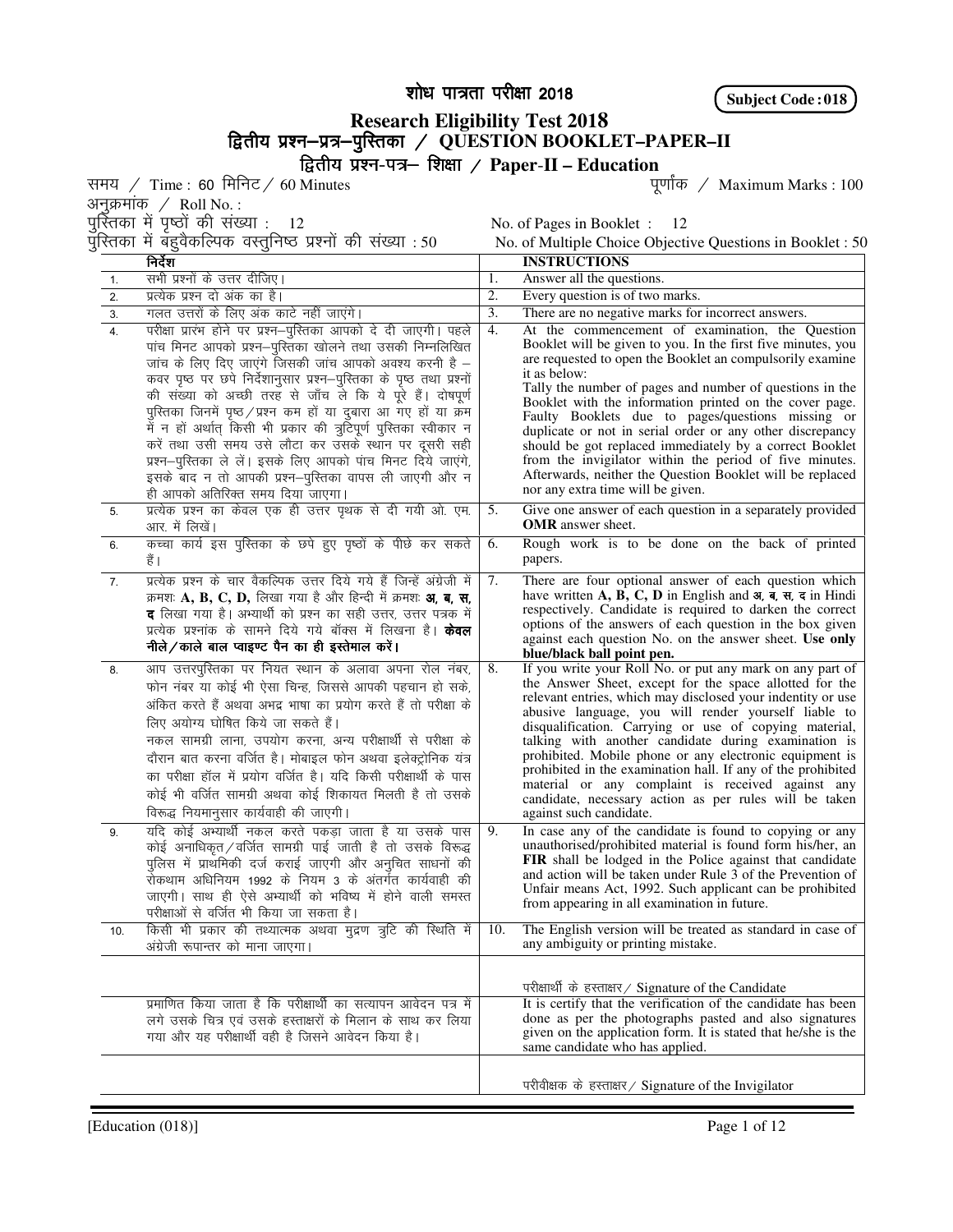- 1. 'Epistemology' is the branch of philosophy which deals with the theories of? (A) Reality (B) Existence (C) Knowledge (D) Values दर्शन की एक शाखा 'ईपिस्टेमोलोजी' किसके सिद्धान्तों से संबंध रखती है? (अ) यथार्थता (ब) अस्तित्व  $(\vec{r})$  ज्ञान (स) मूल्य 2. According to Sankhya philosophy, the sequence of creation is as under- (A) Purusa, Prakrati, Ahankar, Mahat (B) Prakrati, Purusa, Ahankar, Mahat (C) Prakrati, Purusa, Mahat, Ahankar (D) Purusa, Prakrati, Mahat, Ahankar सांख्य दर्शन के अनुसार सृष्टि का अनुक्रम निम्नानुसार है। (अ) पुरूष, प्रकृति, अहंकार, महत् (ब) प्रकृति, पुरूष, अहंकार, महत (स) प्रकृति, पुरूष, महत्, अहंकार (द) पुरूष, प्रकृति, महत, अहंकार 3. In Tagorian Education system, the child learns better by- (A) Debates and Discussion (B) Reading, Writing and Speaking (C) Dance, Drama and Music (D) Travelling and interacting with nature In the context of the above, which statements are true? (A) Statements (i), (ii), and (iii) are true (B) Statements (ii), (iii), and (iv) are true (C) Statements (i), (iii), and (iv) are true (D) Statements (i), (ii), and (iv) are true टैगोर की शिक्षाव्यवस्था में बालक बेहतर सीखता है। (अ) वाद विवाद व चर्चा से (ब) पढने. लिखने व बोलने से (स) नृत्य, नाटक व संगीत से (द) भ्रमण व प्रकृति के साथ अन्तः क्रिया से उपरोक्त के संदर्भ में कौन–से कथन सत्य हैं? (अ) कथन (i), (ii) व (iii) सत्य हैं। (ब) कथन (ii), (iii) व (iv) सत्य हैं। (स) कथन (i), (iii) व (iv) सत्य हैं। (द) कथन (i), (ii) व (iv) सत्य हैं। 4. The meaning of 'Philos' and 'Sophia' is respectively- (A) God and Wisdom (B) Truth and Wisdom
	- (C) Soul and Wisdom (D) Love and Wisdom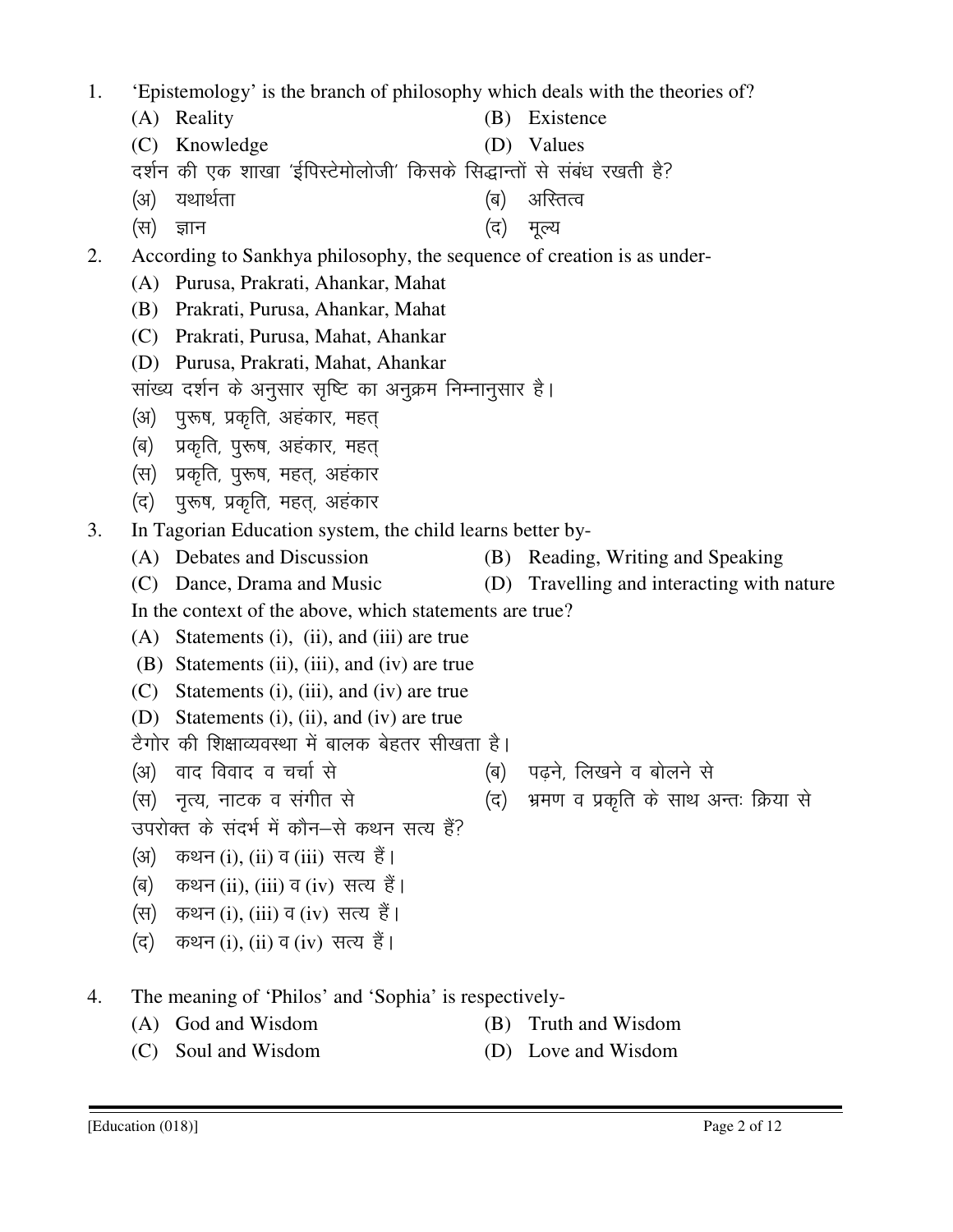|     | ' Philos' तथा 'Sophia' शब्दों का अर्थ है क्रमश:–                                                                         |                                                                            |                         |  |  |  |  |  |  |  |
|-----|--------------------------------------------------------------------------------------------------------------------------|----------------------------------------------------------------------------|-------------------------|--|--|--|--|--|--|--|
|     | (अ)) ईश्वर तथा ज्ञान                                                                                                     | (ब)                                                                        | सत्य तथा ज्ञान          |  |  |  |  |  |  |  |
|     | (स) आत्मा तथा ज्ञान                                                                                                      | (द)                                                                        | प्रेम तथा ज्ञान         |  |  |  |  |  |  |  |
| 5.  | The advocator of 'Sense Realism' is-                                                                                     |                                                                            |                         |  |  |  |  |  |  |  |
|     | (A) Francis Bacon                                                                                                        | (B)                                                                        | John Locke              |  |  |  |  |  |  |  |
|     | (C)<br>Irasmus                                                                                                           | (D)                                                                        | Whitehead               |  |  |  |  |  |  |  |
|     | 'ज्ञानेन्द्रिय यथार्थवाद' के समर्थक है।                                                                                  |                                                                            |                         |  |  |  |  |  |  |  |
|     | (अ) फ्रांसिस बेकन                                                                                                        | (ब)                                                                        | जॉन लॉक                 |  |  |  |  |  |  |  |
|     | (स) इरेसमस                                                                                                               |                                                                            | (द)    व्हाइट हैड       |  |  |  |  |  |  |  |
| 6.  |                                                                                                                          | According to, 'Reality is one of the nature of mind.'                      |                         |  |  |  |  |  |  |  |
|     | (A) Naturalism                                                                                                           |                                                                            | (B) Pragmatism          |  |  |  |  |  |  |  |
|     | (C) Idealism                                                                                                             | (D)                                                                        | Realism                 |  |  |  |  |  |  |  |
|     | के अनुसार, 'मन की प्रकृति वास्तविक है'।                                                                                  |                                                                            |                         |  |  |  |  |  |  |  |
|     | (अ) प्रकृतिवाद                                                                                                           | (ब)                                                                        | प्रयोजनवाद              |  |  |  |  |  |  |  |
|     | आदर्शवाद<br>(स)                                                                                                          | (द)                                                                        | यथार्थवाद               |  |  |  |  |  |  |  |
| 7.  |                                                                                                                          | Education is theside of Philosophy and Philosophy is theside of Education- |                         |  |  |  |  |  |  |  |
|     | (A) Theoretical, Practical                                                                                               |                                                                            | (B) Dynamic, Thought    |  |  |  |  |  |  |  |
|     | (C) Theoretical, Dormant<br>शिक्षा दर्शन कापक्ष है तथा दर्शन शिक्षा कापक्ष है।                                           |                                                                            | (D) Thought, Dynamic    |  |  |  |  |  |  |  |
|     | (अ) सैद्धान्तिक, प्रायोगिक                                                                                               | (ब) गत्यात्मक, विचार                                                       |                         |  |  |  |  |  |  |  |
|     |                                                                                                                          |                                                                            |                         |  |  |  |  |  |  |  |
|     |                                                                                                                          | (स)   सैद्धान्तिक,  सुषुप्त<br>(द) विचार, गत्यात्मक                        |                         |  |  |  |  |  |  |  |
| 8.  | Which of the following is not an aim of education according to Jain Philosophy?<br>Samyak Gyan<br>Samyak Sankalpa<br>(B) |                                                                            |                         |  |  |  |  |  |  |  |
|     | (A)<br>(C) Samyak Darshan                                                                                                |                                                                            | (D) Samyak Charitra     |  |  |  |  |  |  |  |
|     | जैन दर्शन के अनुसार निम्नलिखित में से कौन शिक्षा का एक उद्देश्य नहीं है?                                                 |                                                                            |                         |  |  |  |  |  |  |  |
|     | (अ) सम्यक् ज्ञान                                 (ब)  सम्यक् संकल्प                                                      |                                                                            |                         |  |  |  |  |  |  |  |
|     | (स)  सम्यक् दर्शन                                                                                                        | (द)                                                                        | सम्यक् चरित्र           |  |  |  |  |  |  |  |
| 9.  |                                                                                                                          | Idealist Froebel emphasized on which teaching method?                      |                         |  |  |  |  |  |  |  |
|     | (A) Inductive method                                                                                                     |                                                                            | (B) Deductive method    |  |  |  |  |  |  |  |
|     | (C) Play method                                                                                                          |                                                                            | (D) Conversation method |  |  |  |  |  |  |  |
|     | आदर्शवादी फ्रोबेल ने शिक्षण में किस विधि को अपनाने पर बल दिया?                                                           |                                                                            |                         |  |  |  |  |  |  |  |
|     | आगमन विधि<br>(3)                                                                                                         | (ब)                                                                        | निगमन विधि              |  |  |  |  |  |  |  |
|     | खेल विधि<br>(स)                                                                                                          | (द)                                                                        | संवाद विधि              |  |  |  |  |  |  |  |
| 10. | "School should be the true representative of society." Who said this?                                                    |                                                                            |                         |  |  |  |  |  |  |  |
|     | J.S.Ross<br>(A)                                                                                                          | (B)                                                                        | Mahatma Gandhi          |  |  |  |  |  |  |  |
|     | John Dewey<br>(C)                                                                                                        | (D)                                                                        | Froebel                 |  |  |  |  |  |  |  |
|     |                                                                                                                          |                                                                            |                         |  |  |  |  |  |  |  |

Ī.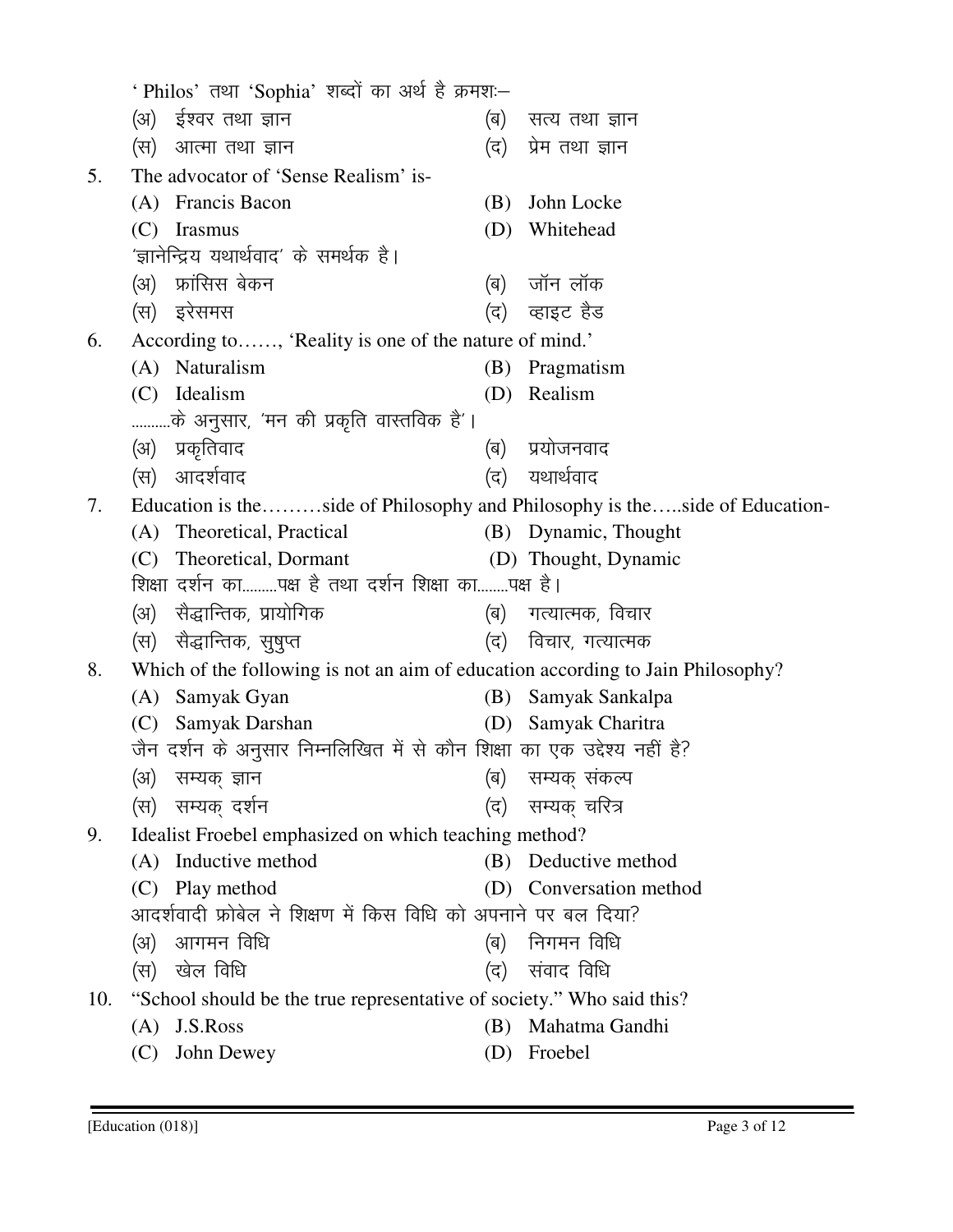[Education (018)] Page 4 of 12 (अ) जे. एस. रॉस  $(\texttt{H})$  जॉन डीवी (स) फोबेल 11. The economic development of nation and society is due to- (A) Culturalization (B) Westernization (C) Modernization (D) Industrialization राष्ट्र तथा समाज का आर्थिक विकास होता है। (अ) संस्कृतिकरण से (ब) पश्चिमीकरण से (स) आधुनिकीकरण से (द) ओद्योगिकीकरण से 12. 'Sarva Shiksha Abhiyan' (SSA) works at- (A) Secondary level (B) Senior Secondary level (C) Elementary level (D) High level 'सर्व शिक्षा अभियान' (SSA) कार्यरत है-(अ) माध्यमिक रतर पर (ब) उच्च माध्यमिक रतर पर (स) प्रारंम्भिक स्तर पर (द) उच्च स्तर पर 13. The phrase 'equal educational opportunities' in India means- (A) Equal opportunities for all children to have access to higher education. (B) Equalities of educational opportunities for each child. (C) Equality of the type of education available for each child. (D) Equal opportunities to have the type of education for which one is suited. भारत में 'समान शैक्षिक अवसर' वाक्यांश का अर्थ है– (अ) उच्च शिक्षा प्राप्ति के लिए सभी बालकों को समान अवसर। (ब) प्रत्येक बालक को शैक्षिक अवसरों की समानता। (स) जिस प्रकार की शिक्षा बालकों के लिए उपलब्ध है, उसमें प्रत्येक बालक को समान अवसर। (द) जिस प्रकार की शिक्षा के लिए कोई बालक उपयुक्त है, उसके लिए उसे समान अवसर। 14. Who gave the 'Principle of class and class struggle? (A) Mahatma Gandhi (B) Karl Marx (C) Swami Vivekananda (D) Shri Aurobindo 'वर्ग और वर्ग—संघर्ष का सिद्धान्त' किसने दिया? ¼v½ egkRek xk a/kh ¼c½ dkyZ ekDlZ (स) स्वामी विवेकानंद (द) श्री अरविन्द 15. Who said this- 'Educational change follows cultural change.' (A) Ottaway (B) John Deway (C) MacIver and page (D) K. Davis किसने कहा-'सांस्कृतिक अनुकरण के कारण शिक्षा में परिवर्तन होता है'। (अ) ओटावे थियो (ब) जॉन डीवी (स) मैकाइवर व पेज

"विद्यालय को समाज का सच्चा प्रतिनिधि होना चाहिए"। किसने कहा?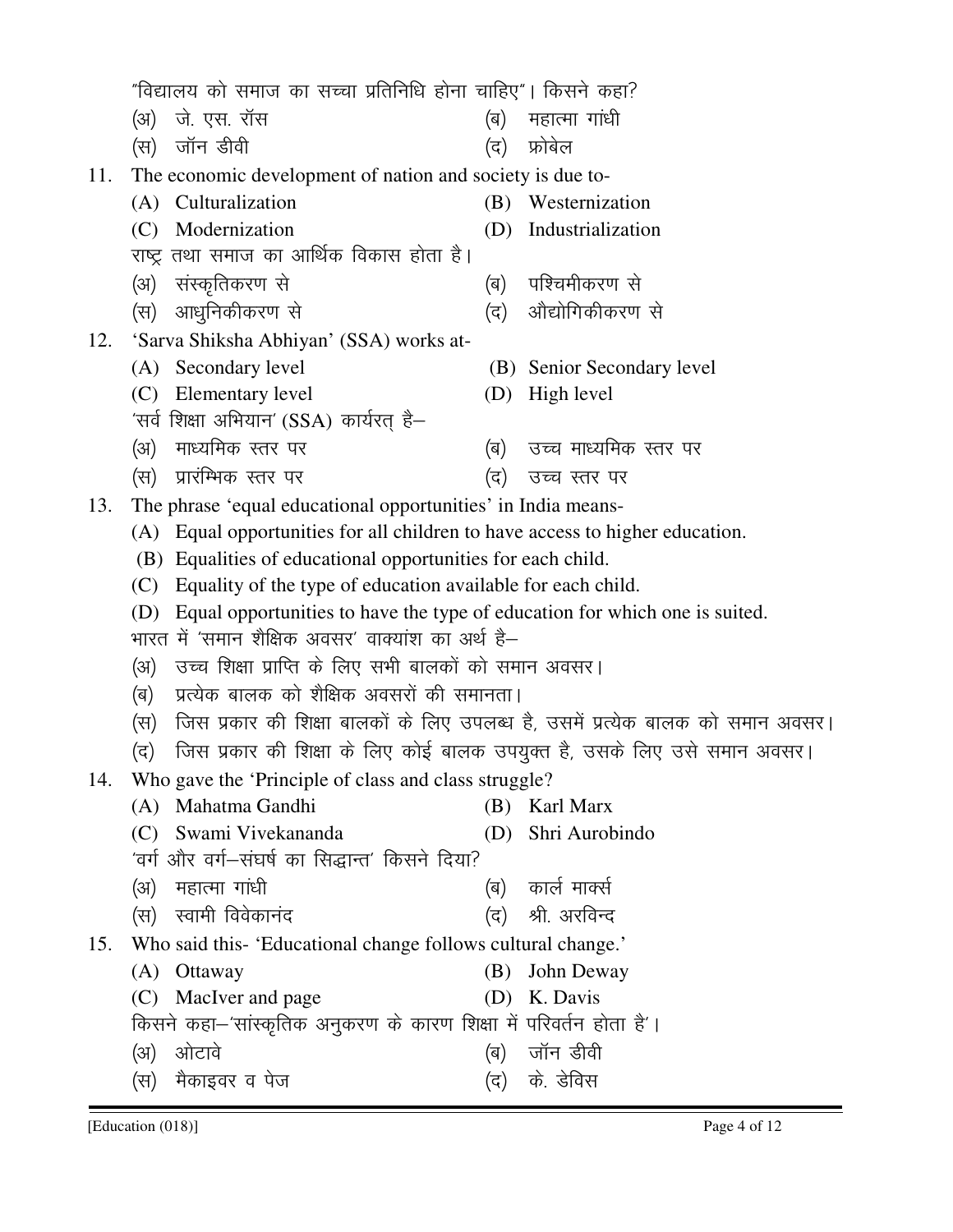16. Movement of individuals or groups from one social class stratum to another is known as- (A) Social mobility (B) Social change (C) Class mobility (D) Caste change व्यक्तियों या समूह का एक सामाजिक संस्तरण से दूसरे सामाजिक संस्तरण में संचलन कहलाता है। (अ) सामाजिक गतिशीलता (ब) सामाजिक परिवर्तन  $\langle$ स) वर्ग गतिशीलता  $\langle \sigma \rangle$  जाति परिवर्तन 17. Which of the following is not the basic element of social mobility? (A) Education (B) Profession (C) Economic status (D) Fashion निम्नलिखित में से कौन सा सामाजिक गतिशीलता का आधारभूत तत्व नहीं है? ¼v½ f'k{kk ¼c½ O;olk; (स) आर्थिक स्थिति (द) फैशन 18. Who first used the word 'Cultural Lag' in his book 'Social Change'? (A) Ottaway (B) W.F.Ogburn (C) Tylor (D) Cuber 'सांस्कृतिक विलम्बना' शब्द का प्रयोग सर्वप्रथम किसने अपनी पुस्तक 'Social Change' में किया था? (अ) ओटावे (ब) उब्ल्यू एफ. ऑगबर्न (स) टेलर (द) क्यूबर 19. A person working as a clerk is a bank of small city becomes a clerk in the bank of big city, is an example of- (A) Horizontal mobility (B) Vertical mobility (C) Sponsored mobility (D) Contest mobility  $(C)$  Sponsored mobility किसी छोटे शहर के बैंक में क्लर्क के पद पर कार्यरत् व्यक्ति बड़े शहर के बैंक में क्लर्क बन जाता है, यह उदाहरण है। (अ) क्षैतिज गतिशीलता का (ब) लम्बवत् गतिशीलता का (स) संरक्षित गतिशीलता का (द) स्पर्द्धात्मक गतिशीलता का 20. Father of Educational Sociology is- (A) John Dewey (B) August Comte (C) George Payne (D) Brown शैक्षिक समाजशास्त्र के जनक हैं। ¼v½ tkWu Mhoh ¼c½ vkWxLV dkEV s (स) जार्ज पायने (द) ब्राउन 21. The main objective of Shri Aurobindo's education was- (A) Physical development and purity (B) Character building (C) Development of International Attitude (D) Development of Unity in Diversity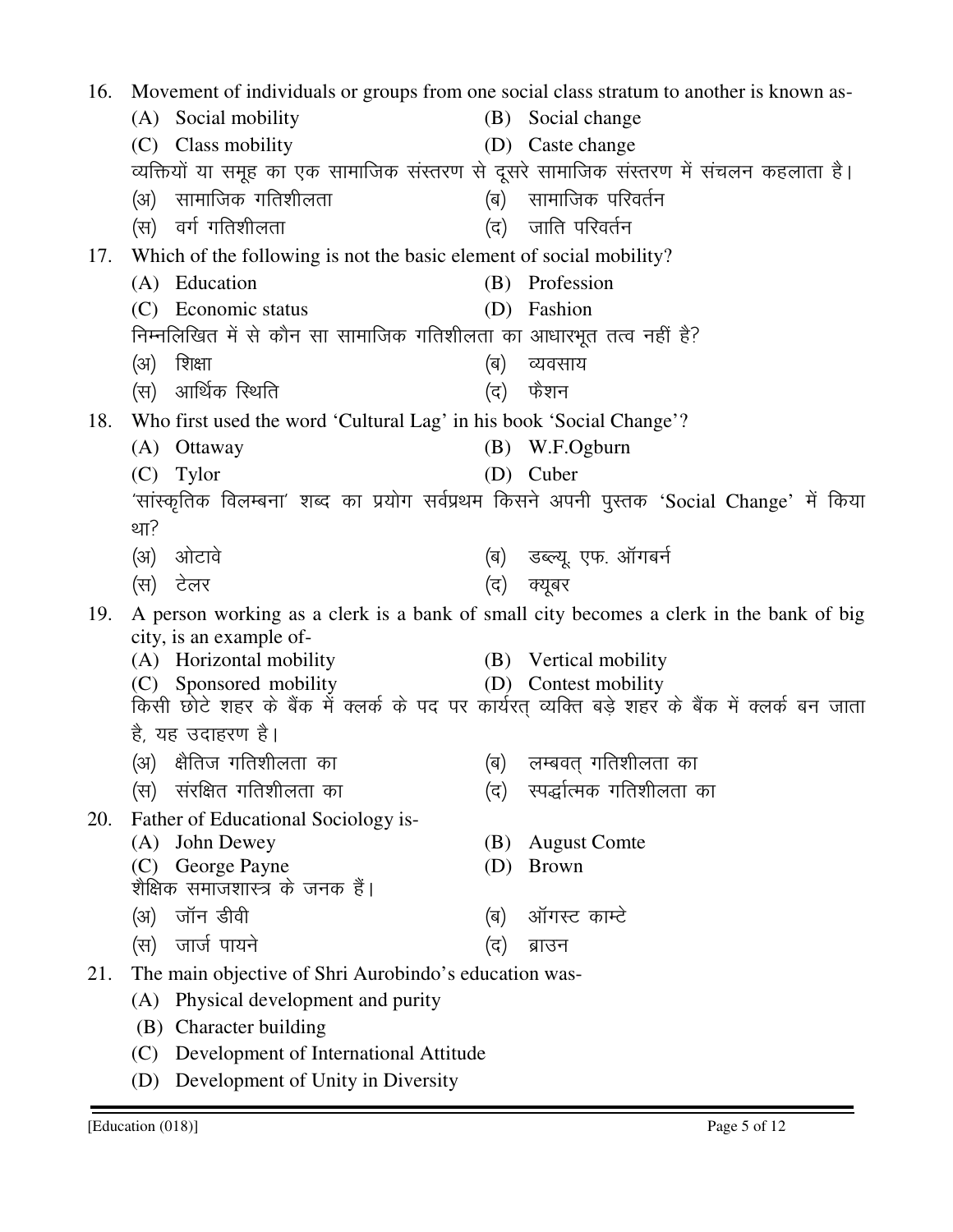|     | श्री. अरविन्द की शिक्षा का मुख्य उद्देश्य था।                                                                        |     |                                                                                   |  |  |  |  |  |  |  |
|-----|----------------------------------------------------------------------------------------------------------------------|-----|-----------------------------------------------------------------------------------|--|--|--|--|--|--|--|
|     | (अ) शारीरिक विकास व शुद्धि                                                                                           |     | (ब) चरित्र निम्राण                                                                |  |  |  |  |  |  |  |
|     | (स) अन्तर्राष्ट्रीय अभिवृत्ति का विकास                                                                               |     | (द) अनेकता में एकता का विकास                                                      |  |  |  |  |  |  |  |
| 22. |                                                                                                                      |     | "Next to nature, the child should be brought into touch with the stream of social |  |  |  |  |  |  |  |
|     | behaviour". This line was written by-                                                                                |     |                                                                                   |  |  |  |  |  |  |  |
|     | (A) Rousseau                                                                                                         |     | (B) Swami Vivekanand                                                              |  |  |  |  |  |  |  |
|     | (C) Ravindranath Tagore                                                                                              |     | (D) Mahatma Gandhi                                                                |  |  |  |  |  |  |  |
|     | "प्राकृति के पश्चात् बालक को समाजिक व्यवहार की धारा के संपर्क में लाना चाहिए"। यह पंक्ति                             |     |                                                                                   |  |  |  |  |  |  |  |
|     | लिखी है।                                                                                                             |     |                                                                                   |  |  |  |  |  |  |  |
|     | (अ) रूसो ने                                                                                                          |     | (ब) स्वामी विवेकानन्द ने                                                          |  |  |  |  |  |  |  |
|     | (स) रवीन्द्रनाथ टैगोर ने                                                                                             | (द) | महात्मा गांधी ने                                                                  |  |  |  |  |  |  |  |
| 23. | Thorndike theory is also known as-                                                                                   |     |                                                                                   |  |  |  |  |  |  |  |
|     | (A) Connectionism                                                                                                    |     | (B) Associationism                                                                |  |  |  |  |  |  |  |
|     | (C) Cognitivism                                                                                                      | (D) | Socialism                                                                         |  |  |  |  |  |  |  |
|     | थार्नडाइक का सिद्धान्त जाना जाता है।                                                                                 |     |                                                                                   |  |  |  |  |  |  |  |
|     | (अ) बंध सिद्धान्त                                                                                                    | (ब) | साहचर्यवाद                                                                        |  |  |  |  |  |  |  |
|     | (स) संज्ञानात्मक वाद                                                                                                 | (द) | समाजवाद                                                                           |  |  |  |  |  |  |  |
| 24. | According to B.F. Skinner, development of Language in children is the result of-                                     |     |                                                                                   |  |  |  |  |  |  |  |
|     | (A) Training in grammar                                                                                              |     | (B) Imitation and reinforcement                                                   |  |  |  |  |  |  |  |
|     | (C) Innate abilities                                                                                                 |     | (D) Maturation                                                                    |  |  |  |  |  |  |  |
|     | बी.एफ. स्किनर के अनुसार, बालकों में भाषा का विकास परिणाम है।<br>(अ) व्याकरण में प्रशिक्षण<br>(ब) अनुकरण तथा पुनर्बलन |     |                                                                                   |  |  |  |  |  |  |  |
|     |                                                                                                                      |     |                                                                                   |  |  |  |  |  |  |  |
| 25. | (स) अंतर्जात योग्यताएँ                                                                                               | (द) | परिपक्वन                                                                          |  |  |  |  |  |  |  |
|     | Ego is a described as-<br>(A) Ideal principal                                                                        |     | (B) Reality principle                                                             |  |  |  |  |  |  |  |
|     | (C) Natural principal                                                                                                | (D) | Pleasure principle                                                                |  |  |  |  |  |  |  |
|     | अहं को कहते हैं।                                                                                                     |     |                                                                                   |  |  |  |  |  |  |  |
|     | आदर्श सिद्धान्त<br>(अ)                                                                                               | (ब) | वास्तविकता सिद्धान्त                                                              |  |  |  |  |  |  |  |
|     | (स) प्राकृतिक सिद्धान्त                                                                                              | (द) | आनन्द सिद्धान्त                                                                   |  |  |  |  |  |  |  |
| 26. | The correct sequence of 'Motivational cycle' is-                                                                     |     |                                                                                   |  |  |  |  |  |  |  |
|     | $(A)$ Drive – Need – Incentive - Goal<br>Need – Drive – Incentive - Goal<br>(B)                                      |     |                                                                                   |  |  |  |  |  |  |  |
|     | Incentive-Need – Drive - Goal<br>(C)                                                                                 |     |                                                                                   |  |  |  |  |  |  |  |
|     | Drive – Incentive – Need - Goal<br>(D)                                                                               |     |                                                                                   |  |  |  |  |  |  |  |
|     | 'अभिप्रेरणात्मक चक्र' का सही क्रम है।                                                                                |     |                                                                                   |  |  |  |  |  |  |  |
|     | चालक – आवश्यकता –प्रोत्साहन – लक्ष्य<br>(अ)                                                                          |     |                                                                                   |  |  |  |  |  |  |  |
|     | आवश्यकता – चालक– प्रोत्साहन – लक्ष्य<br>(ब)                                                                          |     |                                                                                   |  |  |  |  |  |  |  |
|     | प्रोत्साहन – आवश्यकता – चालक – लक्ष्य<br>(स)                                                                         |     |                                                                                   |  |  |  |  |  |  |  |
|     | चालक – प्रोत्साहन – आवश्यकता – लक्ष्य<br>(द)                                                                         |     |                                                                                   |  |  |  |  |  |  |  |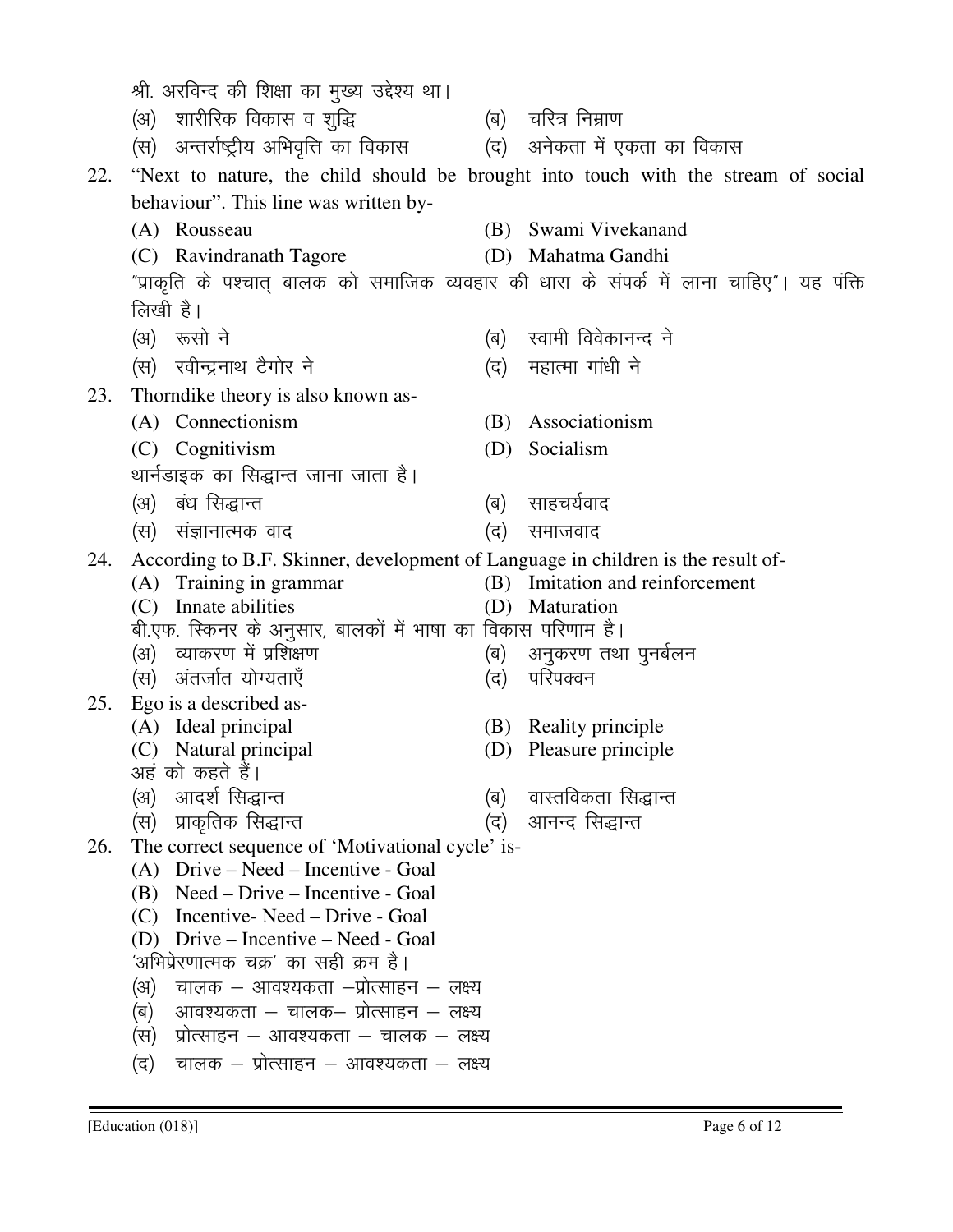(A) Thorndike (B) Thurston (C) Gardner (D) Guiltford बहुबुद्धि सिद्धान्त का प्रतिपादन किया। (अ) थर्नडाइक ने (ब) थर्स्टन ने  $(\nabla \cdot \mathbf{H})$  यार्डनर ने बाद संस्कृतिक संस्कृतिक संस्कृतिक संस्कृतिक संस्कृतिक संस्कृतिक संस्कृतिक संस्कृतिक 28. Which of the following is the correct pair? (A) Trial and error theory of learning – B.F.Skinner (B) Sign theory of learning - Tolman (C) Field theory of learning - Burner (D) Social learning theory - Lewin निम्नलिखित में से कौन-सा युग्म सही है?  $(3)$  प्रयत्न – त्रूटि अधिगम सिद्धान्त– बी. एफ. स्किनर  $\left( \mathbf{q} \right)$  अधिगम का चिन्ह सिद्धान्त – टॉलमैन  $\left(\mathrm{\overline{H}}\right)$  अधिगम का क्षेत्रीय सिद्धान्त – ब्रुनर  $\sigma$  (द) सामाजिक अधिगम सिद्धान्त – लेविन (A) The law of exercise (B) The law of effect

27. The theory of multiple intelligence was given by-

## 29. ' The responses which are followed by satisfying after effects tends to be repeated," is-

 (C) The law of readiness (D) The law of relativity 'जिन प्रतिक्रियाओं को सीखने के बाद संतुष्टि प्राप्त होती है, उन्हें दोहराया जाता है," यह है। (अ) अभ्यास का नियम (ब) प्रभाव का नियम (स) तत्परता का नियम (द) सापेक्षता का नियम 30. Who classified the personality as 'introverts' and 'extroverts'? (A) Maslow (B) Jung (C) Freud (D) Adler 'अंतर्मुखी' और 'बहिर्मुखी' के रूप में व्यक्तित्व का वर्गीकरण किसने किया? (अ) मास्लो ने (अ) जूंग ने (स) फ्रायड ने खा का बाद (द) एडलर ने 31. The subjective method of personality measurement is - (A) Individual history (B) Rating scale (C) Rorschach test (D) Word Association test व्यक्तित्व मापन की व्यक्तिगत विधि है। (अ) व्यक्तिगत इतिहास (ब) निर्धारण मापनी (स) रोशोक परीक्षण (द) शब्द साहचर्य परीक्षण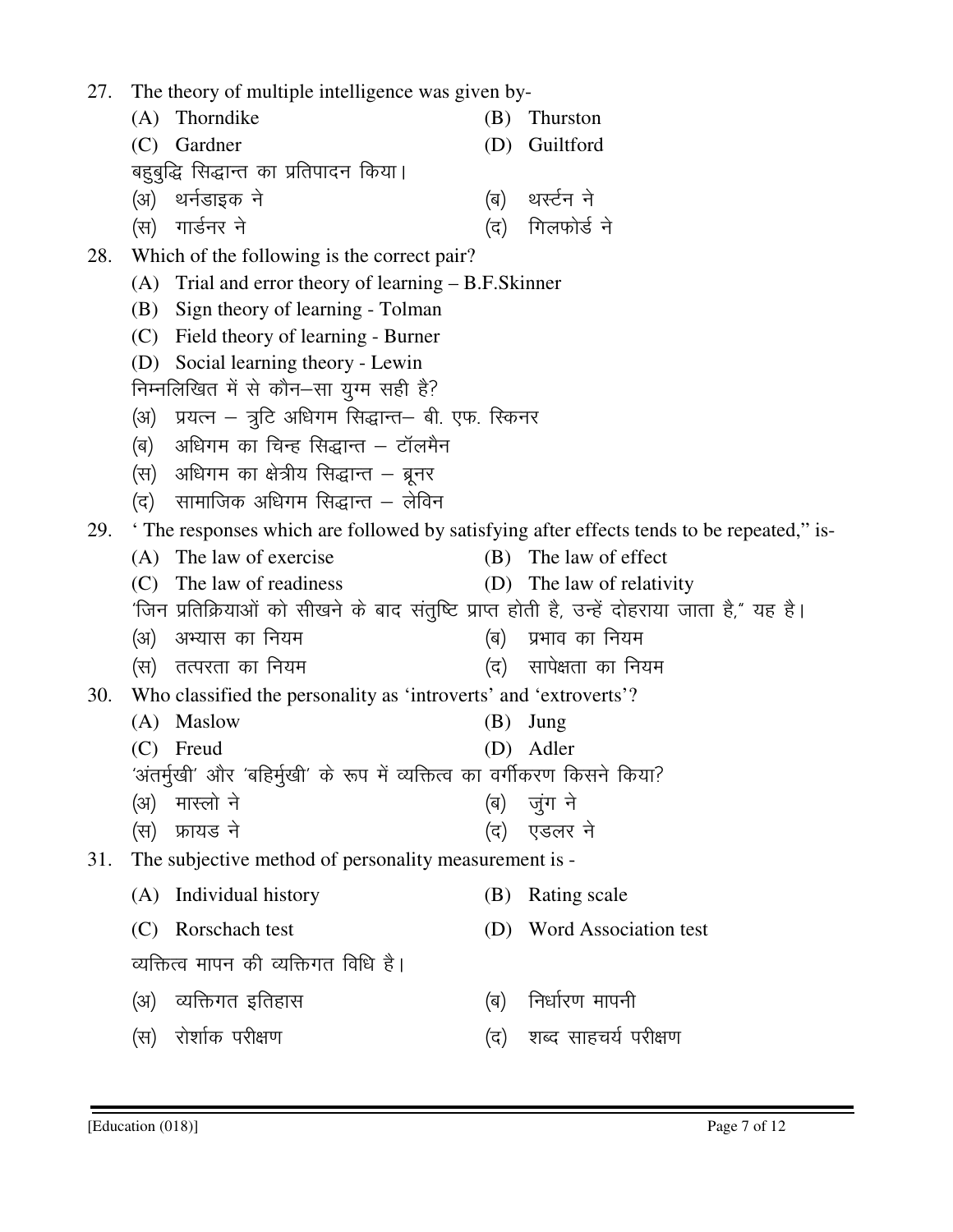- 32. The concern of mental hygiene is-
	- (A) To develop high earning person.
	- (B) To develop religious people.
	- (C) To develop balanced and well-adjusted personality.
	- (D) To isolate mentally sick person from the society. मानसिक आरोग्य विज्ञान से तात्पर्य है–

- (अ) अधिक धन उपार्जन करने वाले व्यक्ति का निर्माण करना।
- (ब) धार्मिक प्रवृत्ति व्यक्ति का निर्माण करना।
- $\langle$ स) संतलित एवं व्यवस्थापित व्यक्तित्व का निर्माण करना।
- (द) मानसिक रूप से पीडित व्यक्ति को समाज से अलग करना।
- 33. The term 'Behaviourism' was first given by-
	- (A) David Ausubel
	- (B) John Watson
	- (C) E.L.Thorndike
	- (D) B.F.Skinner

```
'व्यवहारवाद' की अवधारणा सबसे पहले दी थी।
```
- (अ) डेविड आसुबेल ने
- (ब) जॉन वॉटसन ने
- (स) ई.एल.थार्नडाइक
- (द) बी.एफ. स्किनर ने
- 34. Dyslexia is associated with-
	- (A) Mental disability
	- (B) Reading disability
	- (C) Writing disability
	- (D) Calculation disability

डिसलेक्सिया संबंधित है।

- (अ) मानसिक आयोग्यता से
- (ब) पठन अयोग्यता से
- (स) लेखन अयोग्यता से
- (द) गणितीय अयोग्यता से

```
35. Who defined personality as "Personality is the balance between socially approved and 
disapproved traits."?
```

| (A) Warren | $(B)$ Rex |
|------------|-----------|
|------------|-----------|

(C) Daisheel (D) Munn

"व्यक्तित्व समाज द्वारा मान्य तथा अमान्य गुणों का संतूलन है"। यह परिभाषा किसने दी है?

- ¼v½ okWjsu u s ¼c½ j SDl u s
- (स) डैशील ने (स) मन ने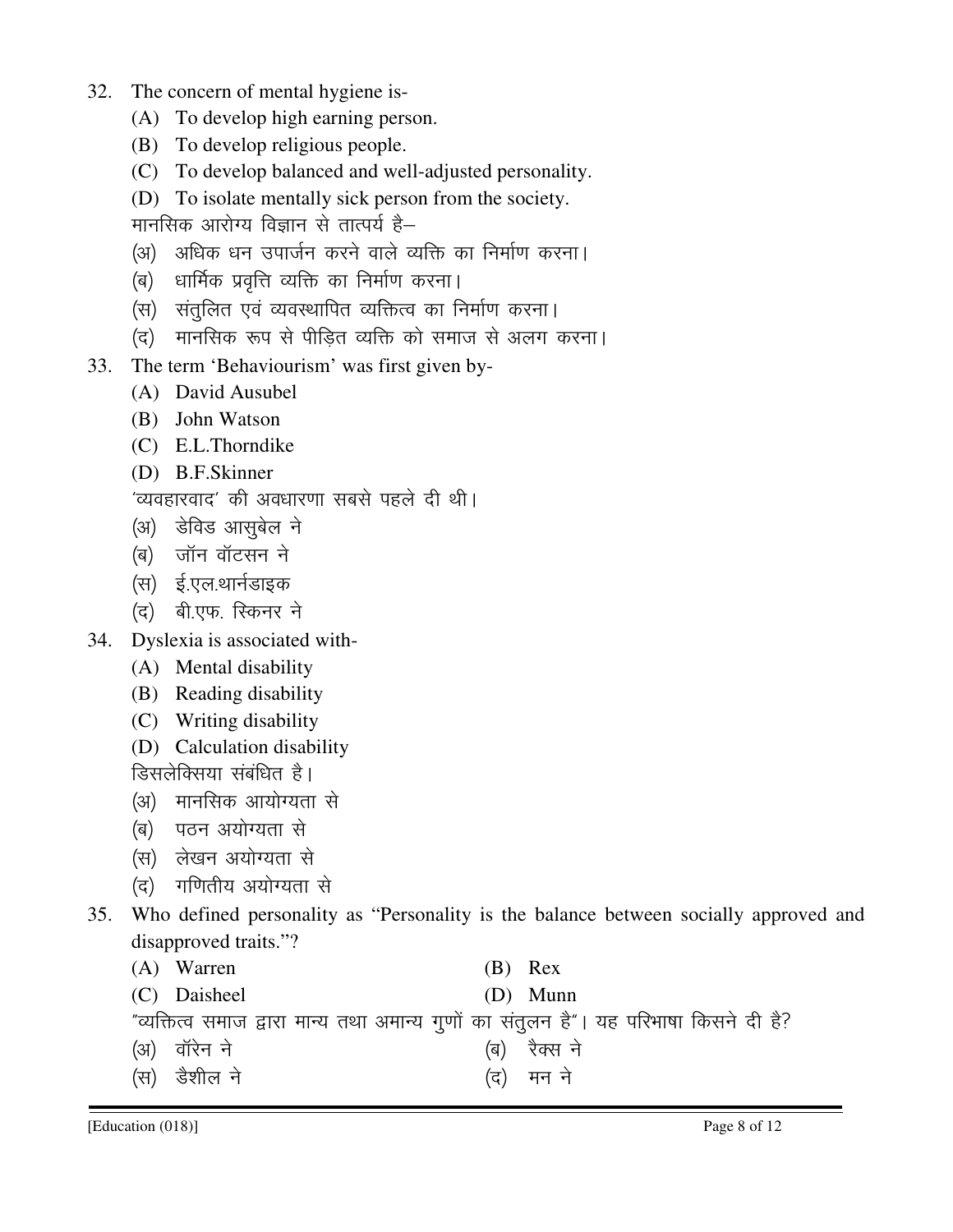- 36. The steps of Historical Research are-
- (A) 6 (B) 4 (C) 5 (D) 7 ऐतिहासिक अनुसंधान के सोपान है।  $(\text{3})$  6 (a) 4 (स) 5 (द) 7 37. The profounder of Action Research is- (A) John W.Best (B) Munero (C) Stephen M.Corey (D) Kilpatrick क्रियात्मक अनुसंधान के प्रवर्तक हैं। (अ) जॉन डब्ल्यू बेस्ट (ब) मुनरो (स) स्टीफन एम. कोरे (द) किलपैट्रिक 38. A working hypothesis is- (A) A proven hypothesis for an argument (B) Not required to be tested (C) A provisionally accepted hypothesis for further research (D) A scientific theory
	- एक कार्यकारी परिकल्पना होती है।
	- (अ) किसी तर्क के लिए प्रमाणित परिकल्पना
	- (ब) जिसके लिए परीक्षण अपेक्षित न हो
	- (स) आगे शोध के लिए अन्तिम रूप से स्वीकार्य परिकल्पना
	- (द) एक वैज्ञानिक सिद्धान्त
- 39. A researcher commits Type I Error when he-
	- (A) Accepts Null hypothesis when it is false
	- (B) Rejects Null hypothesis when it is false
	- (C) Accepts Null hypothesis when it is true
	- (D) Rejects Null hypothesis when it is true
	- .एक शोधकर्त्ता टाइप -I त्रूटि तब करता है जब वह।
	- (अ) असत्य शून्य परिकल्पना को स्वीकार करता है।
	- (ब) असत्य शून्य परिकल्पना को अस्वीकार करता है।
	- (स) सत्य शून्य परिकल्पना को स्वीकार करता है।
	- (द) सत्य शुन्य परिकल्पना को अस्वीकार करता है।
- 40. Research conducted by classroom teacher to improve spelling errors among students in English language is-
	- (A) Pure Research
	- (B) Qualitative Research
	- (C) Quantitative Research
	- (D) Action Research
- 
- 
- 
- 
-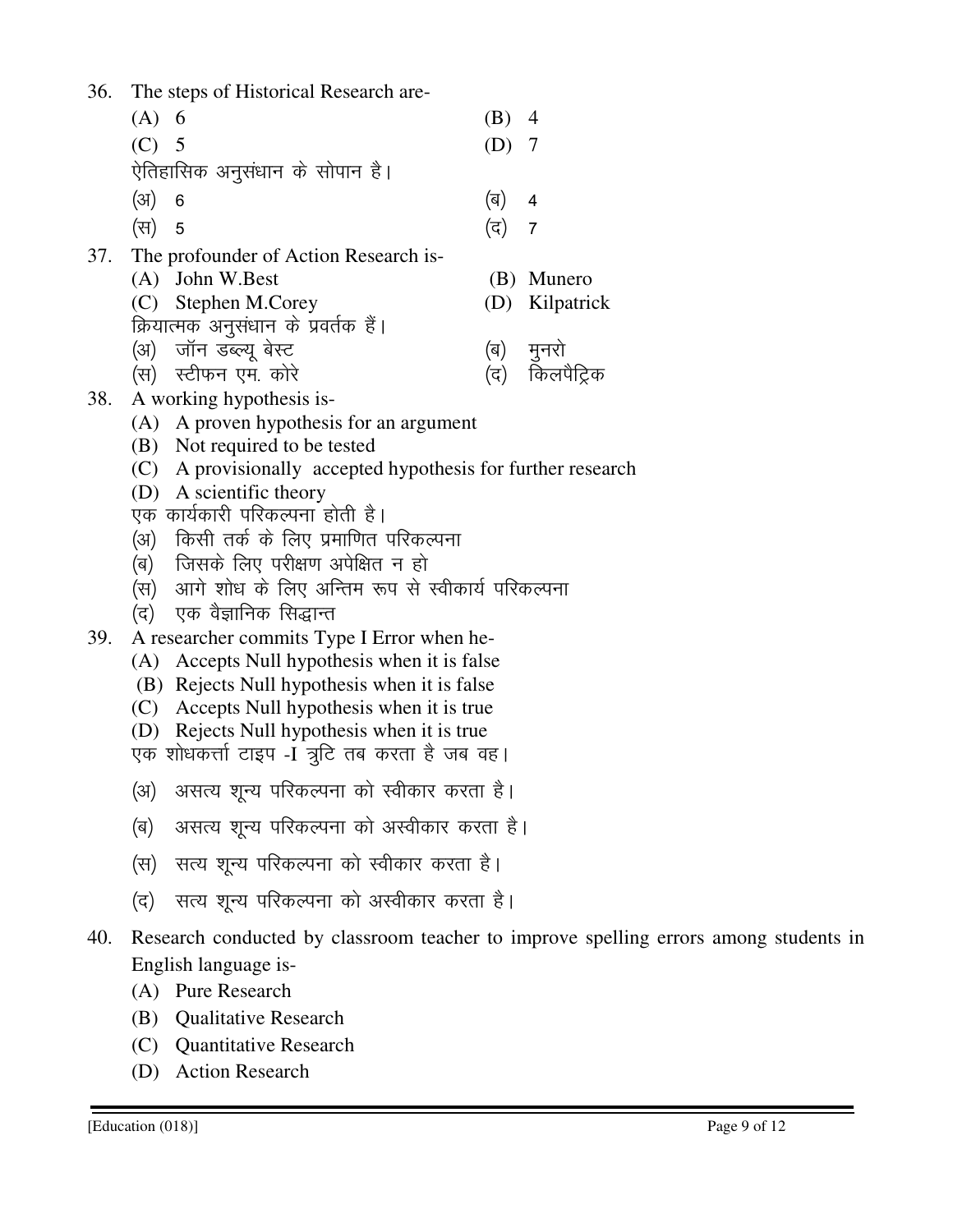छात्रों की वर्तनी संबंधी त्रूटियों में सूधार हेतू शिक्षक द्वारा कक्षा में संचालित शोध है।

- (अ) विशुद्ध अनुसंधान
- (ब) गुणात्मक अनुसंधान
- (स) परिमाणात्मक अनुसंधान
- (द) क्रियात्मक अनुसंधान
- 41. The important place of Chi-Square Test is in
	- (A) Parametric statistics
	- (B) Non- parametric statistics
	- (C) Co-relation Technique
	- (D) Linear Technique
	- काई-वर्ग परीक्षण का प्रमुख स्थान है $-$
	- (अ) परा सांख्यिकी में
	- (ब) अपरा-सांख्यिकी में
	- (स) सह -संबंध प्रविधि में
	- (द) रेखीय प्रविधि में

42. The difference between a statistical average on the entire population and the one based on a sample is known as -

- (A) Standard Error (B) Mean Difference
- (C) Sampling Error (D) Mean Deviation

सम्पूर्ण समष्टि पर आधारित सांख्यिकी माध्य तथा न्यादर्श पर आधारित माध्य के बीच अंतर को कहते हैं  $-$ 

- (अ) मानक त्रूटि (ब) माध्य अंतर
- (स) प्रतिचयन त्रूटि (द) माध्य विचलन
- 43. Which of the following does not belong to the category of non-probability sample?
	- (A) Quota sample (B) Multi-stage sample
	- (C) Purposive sample (D) Incidental sample
	- निम्नलिखित में से कौन सा असम्भाव्य न्यादर्श की श्रेणी से संबंधित नहीं है?
	- (अ) निर्दिष्टांश न्यादर्श (ब) बहुस्तरीय न्यादर्श
	- (स) सोद्देश्य न्यादर्श

44. Logic, Metaphysics and Epistemology are the aspects of which Research?

- (A) Experimental (B) Historical
- (C) Philosophical (D) Content analysis
- तर्क, तत्वमीमांसा तथा ज्ञानमीमांसा किस अनुसंधान के पक्ष हैं?
	- ¼v½ i z;ksxkRed ¼c½ ,frgkfld
	- ¼l½ nk'kZfud ¼n½ fo"k;oLrq fo'ys"k.k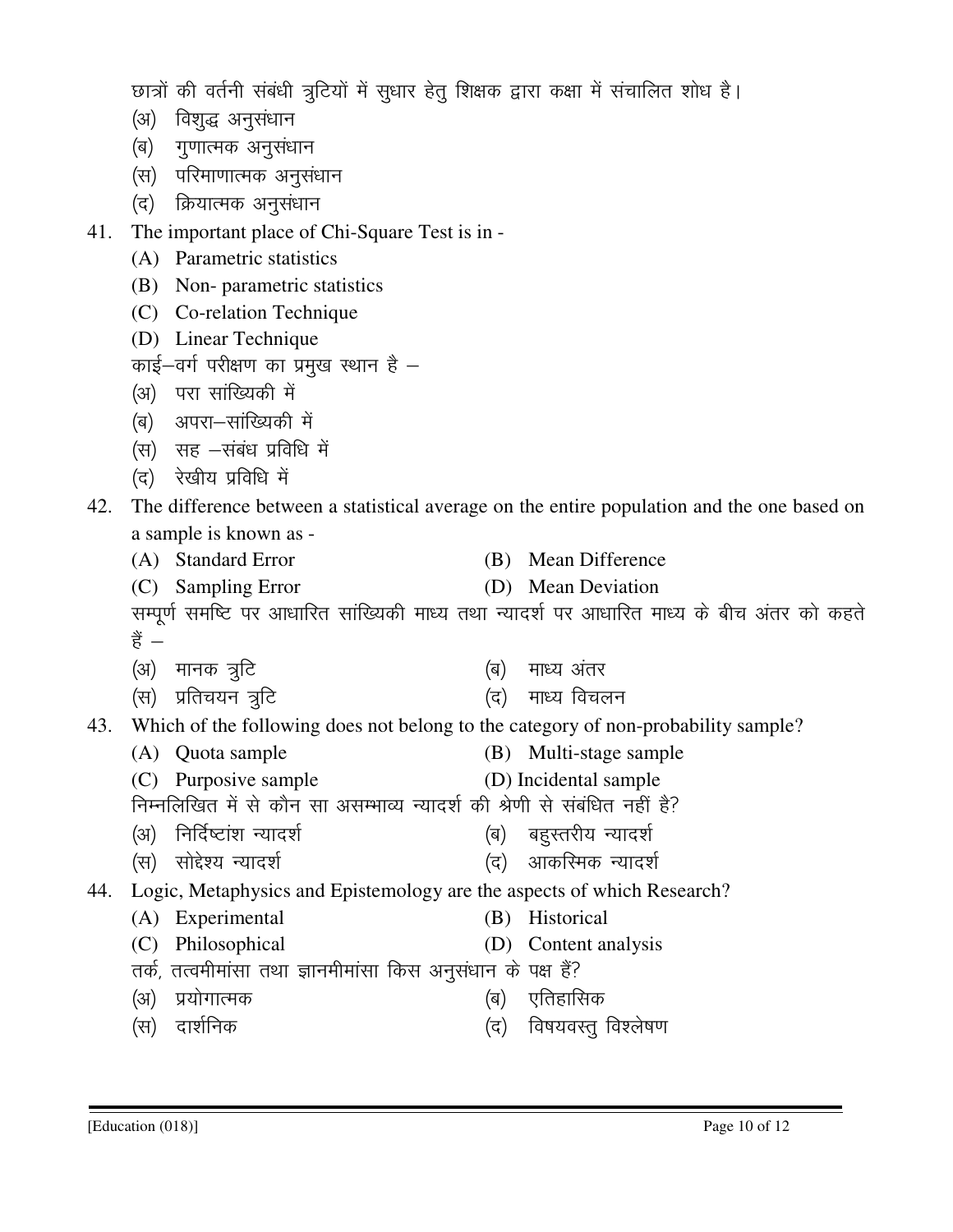| Co-relational research<br>(C) |                                             |                              |                               |                                                                                    |              |                |           |                       |  |  |  |  |  |  |
|-------------------------------|---------------------------------------------|------------------------------|-------------------------------|------------------------------------------------------------------------------------|--------------|----------------|-----------|-----------------------|--|--|--|--|--|--|
|                               |                                             |                              | (D) Phenomenological research |                                                                                    |              |                |           |                       |  |  |  |  |  |  |
|                               |                                             |                              |                               | भारतीय स्वतन्त्रता आंदोलन के कारणों तथा नतीजों का अध्ययन किस प्रकार के अनुसंधान के |              |                |           |                       |  |  |  |  |  |  |
|                               | अंतर्गत आता है?<br>घटनोत्तर अनुसंधान<br>(अ) |                              |                               |                                                                                    |              |                |           |                       |  |  |  |  |  |  |
|                               |                                             |                              |                               |                                                                                    |              |                |           |                       |  |  |  |  |  |  |
|                               | (ब)                                         | एतिहासिक अनुसंधान            |                               |                                                                                    |              |                |           |                       |  |  |  |  |  |  |
|                               | (स)                                         |                              | सह–संबंधपरक अनुसंधान          |                                                                                    |              |                |           |                       |  |  |  |  |  |  |
|                               | (द)                                         |                              | घटना विज्ञान संबंधी अनुसंधान  |                                                                                    |              |                |           |                       |  |  |  |  |  |  |
| 46.                           |                                             | Match the following-         |                               |                                                                                    |              |                |           |                       |  |  |  |  |  |  |
|                               |                                             | List I                       |                               |                                                                                    |              | List II        |           |                       |  |  |  |  |  |  |
|                               | (a)                                         | Experimental                 |                               |                                                                                    |              | (i)            | Criticism |                       |  |  |  |  |  |  |
|                               | (b)                                         | Historical                   |                               |                                                                                    |              | (ii)           | Control   |                       |  |  |  |  |  |  |
|                               | (c)                                         | Case study                   |                               |                                                                                    |              | (iii)          |           | Interpretative        |  |  |  |  |  |  |
|                               | (d)                                         | Ethnography                  |                               |                                                                                    |              | (iv)           | Intensive |                       |  |  |  |  |  |  |
|                               |                                             |                              |                               |                                                                                    |              | (v)            | Intuitive |                       |  |  |  |  |  |  |
|                               |                                             | Codes:-                      |                               |                                                                                    |              |                |           |                       |  |  |  |  |  |  |
|                               |                                             | a                            | $\mathbf b$                   | $\mathbf{C}$                                                                       | d            |                |           |                       |  |  |  |  |  |  |
|                               | (A)                                         | (ii)                         | (iii)                         | (iv)                                                                               | (v)          |                |           |                       |  |  |  |  |  |  |
|                               | (B)                                         | (i)                          | (ii)                          | (v)                                                                                | (iii)        |                |           |                       |  |  |  |  |  |  |
|                               | (C)                                         | (iii)                        | (i)                           | (iv)                                                                               | (v)          |                |           |                       |  |  |  |  |  |  |
|                               | (D)                                         | (ii)                         | (i)                           | (iv)                                                                               | (iii)        |                |           |                       |  |  |  |  |  |  |
|                               |                                             | निम्नलिखित को सुमेलित कीजिए। |                               |                                                                                    |              |                |           |                       |  |  |  |  |  |  |
|                               | <u>सूची</u> I                               |                              |                               |                                                                                    |              | <u>सूची</u> II |           |                       |  |  |  |  |  |  |
|                               | प्रयोगात्मक<br>(अ)                          |                              |                               |                                                                                    |              | (i)            | आलोचना    |                       |  |  |  |  |  |  |
|                               | एतिहासिक<br>(ब)                             |                              |                               |                                                                                    |              | (ii)           | नियंत्रण  |                       |  |  |  |  |  |  |
|                               | (स)                                         | केस अध्ययन                   |                               |                                                                                    |              | (iii)          |           | व्याख्यात्मक          |  |  |  |  |  |  |
|                               | (द) प्रजातिक वर्णन                          |                              |                               |                                                                                    | $(iv)$ गहन   |                |           |                       |  |  |  |  |  |  |
|                               |                                             |                              |                               |                                                                                    |              |                |           | $(v)$ अतः प्रज्ञात्मक |  |  |  |  |  |  |
|                               | कूट:—                                       |                              |                               |                                                                                    |              |                |           |                       |  |  |  |  |  |  |
|                               | (3I)                                        | अ<br>(ii)                    | ब                             | स                                                                                  | द            |                |           |                       |  |  |  |  |  |  |
|                               | (ब)                                         | (i)                          | (iii)<br>(ii)                 | (iv)<br>(v)                                                                        | (v)<br>(iii) |                |           |                       |  |  |  |  |  |  |
|                               |                                             |                              |                               |                                                                                    |              |                |           |                       |  |  |  |  |  |  |

45. A study of the causes and consequences of India's freedom struggle movement falls under which of the following types of research?

 (A) Ex-post facto research (B) Historical research

 $\begin{array}{ccc} \n\langle \overline{\mathbf{H}} \rangle & (iii) & (i) & (iv) & (v) \\ \n\langle \overline{\mathbf{G}} \rangle & (ii) & (i) & (iv) & (iii) \n\end{array}$  $(\vec{a})$  (ii) (iv)